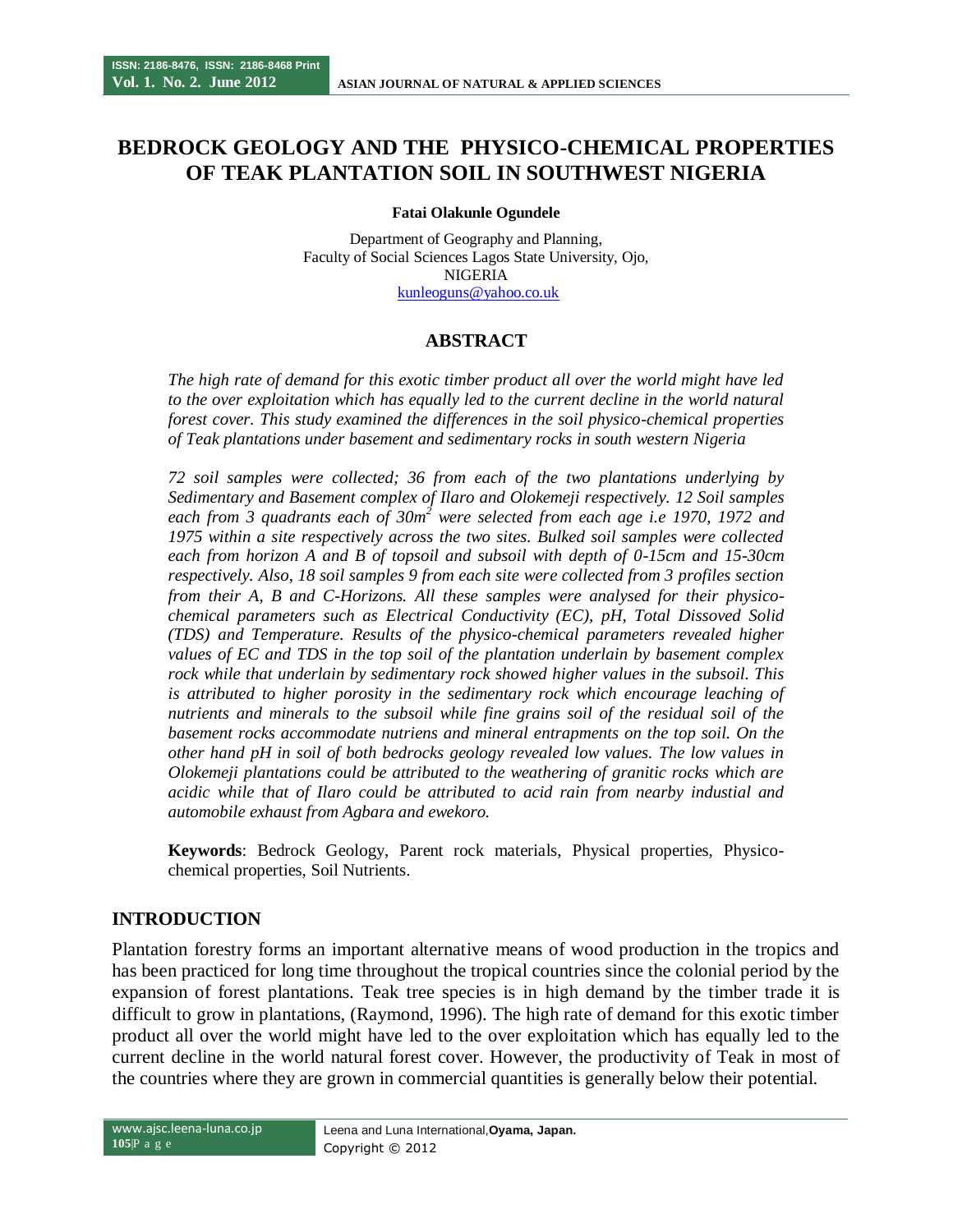According to Ombina (2008), the limiting factors explaining the current lower supplies of teak from tropical countries are multiple among which are the species suitability related to the edaphic factors and the land availability for plantations. While the edaphic factors are dictated by nature and have often been improved through different land management practices, the availability of' land imposed by human settling is often the most limiting factor faced by forestry agencies. Therefore, there is need to carry out research on the ecological factors responsible for the change in the [productivity level of teak, especially in the area of the soil in order to sustain the world demand for the exotic timber consumption in the tropical environment.

However, the knowledge of nutrient quantity in the nutrient stock of the soil, above- and below ground biomass is of fundamental importance to the understanding of a forest ecosystem. A deeper insight into nutrient dynamics is also a precondition for guaranteeing ecological sustainability in these forest plantations (George et al. 1990.In tropical forests, most of the nutrients can be found in the active tree tissues, such as leaves (Whittaker et al. 1979).

The outcome of this study will form the basis for the formulation of better silviculture management strategy for the cultivation of Teak and to establish the best geological formations suitable for the growth of Teak and which will recycle and restore soil nutrients on time. Also, knowledge of the productivity (especially the stemwood biomass) of the species under different geological formations will also be essential to justify differences recorded in timber production under different geological formations which is currently lacking for TectonaGrandis in the study area. In addition, a monitoring system for detecting changes in critical site parameters (especially biophysical and chemical characteristics) under different geological formations is expected to be designed for silviculture monitoring purposes which is one of the major contribution this research intend to add to the study of bio-geomorphology.

The aim of this study examined the differences in the soil physico-chemical properties of Teak plantations under basement and sedimentary rocks in south western Nigeria. In order to actualize the above aim, the research hypothesis is that there are no significant differences in the physico – chemical properties of soil of Teak plantations under the basement and sedimentary rocks in the study sites.

# **STUDY LOCATION AND METHODOLOGY**

Two forest reserves located in south-western Nigeria are purposively selected for this study. The reserves fall within the hot humid tropics which support the tropical rainforest ecosystem (Richards, 1952). The two selected reserves are predominantly single-specie plantations of TectonaGrandis located in Olokemeji and Ilaro with large areas of land committed to forest reserves in Ogun state. The two reserves are known to have been sources of enormous economic benefits to Ogun state over the years (e.gAdeyoju 1971; Okali and Onyeachusim, 1991) because of their rich wood resources.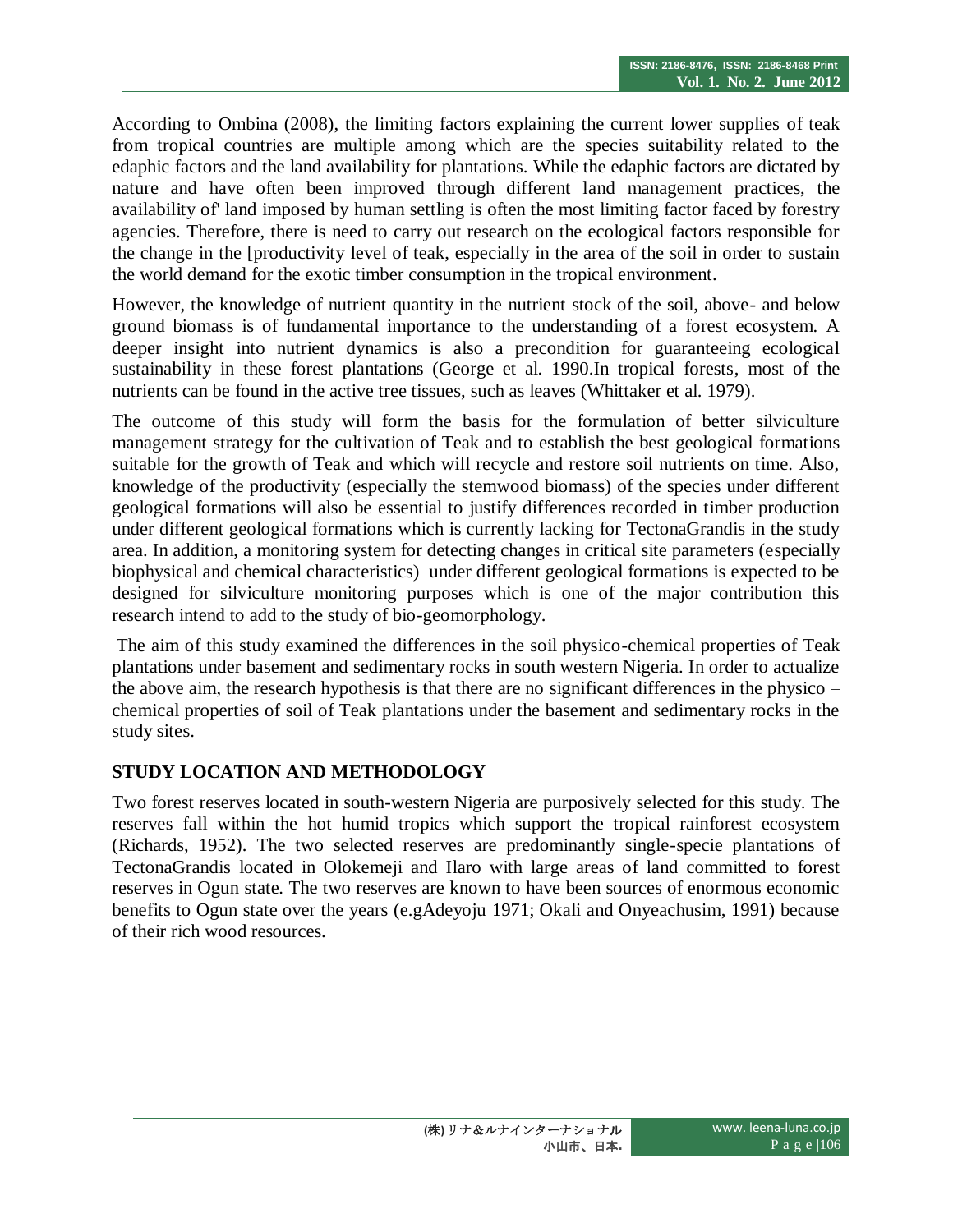

**Figure 1. Location Map of Olokemeji teak plantation**



**Figure 2. Location Map of Ilaro Teak Reserve**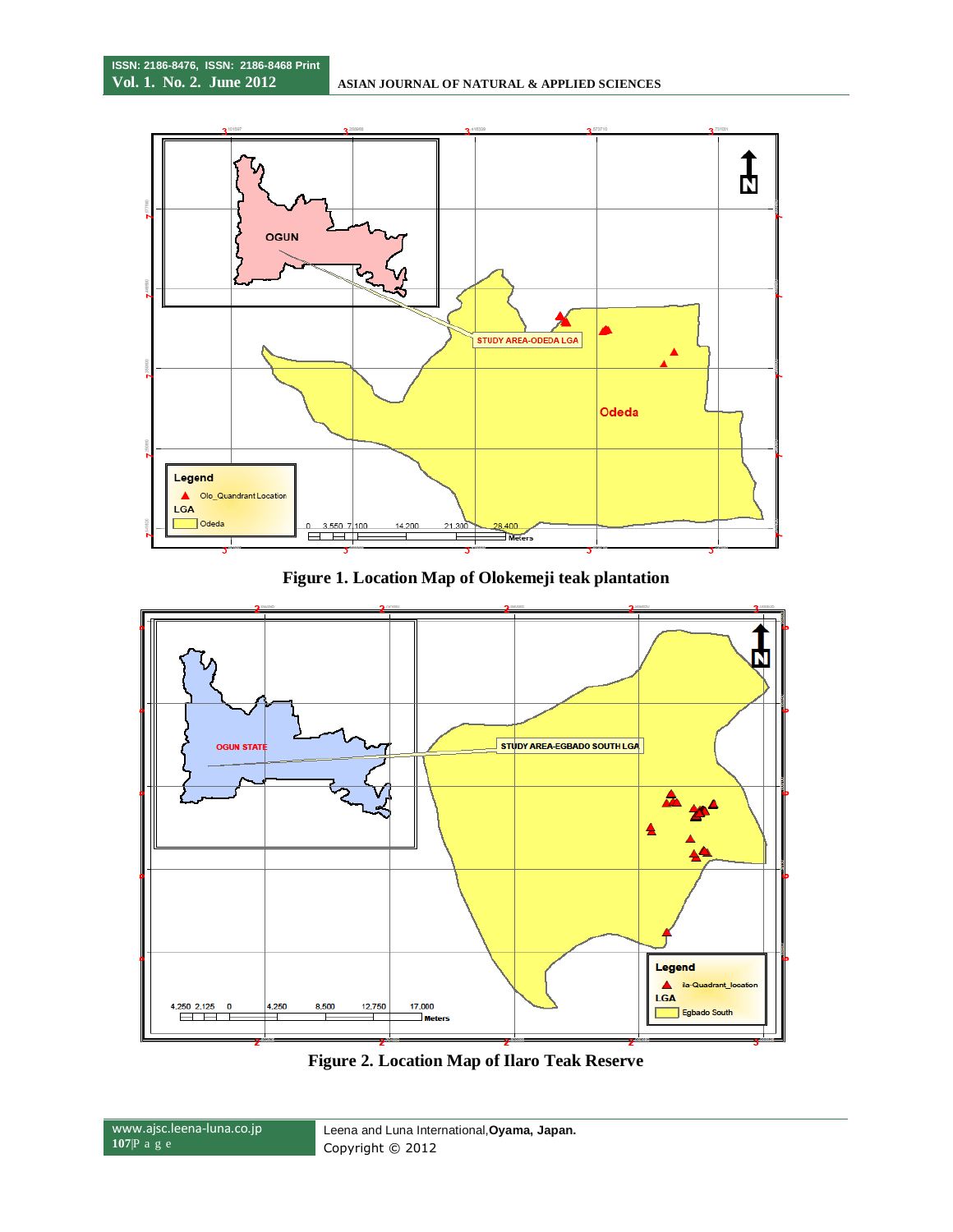### **Location and Extent of Olokemeji and Ilaro Plantations**

The Olokemeji teak plantation is located in the heart of Olokemeji forest reserve located between latitudes  $7^{\circ}$  05' and  $7^{\circ}$  40'N and longitudes  $3^{\circ}15'$  and  $3^{\circ}46'$ E and occupies a total land area of 58.88 km2 (approximately 5,000 hectares) (Aminu-Kano and Marguba, 1901) .The reserve, which was established in 1899 is the second forest reserve in Nigeria. The site lies approximately 32km west of Ibadan, and 35km north-east of Abeokuta. It falls within the middle course of Ogun River, which drains the western half of the Basement Complex area of South Western Nigeria . On the other hand,geographically, Ilaro is bounded on the north by the Oyo Province, on the South by Lagos, on the east by the Egba Division and on the west by Dahomey (Republic of Benin). The boundary on the South is defined in the "Colony of Nigeria boundaries order in council 1913" (see page 311 of Vol IV laws of Nigeria). Ilaro forest reserve is defined roughly by latitude 06 38' 51.36 N and 06 57' 24.40 N and Longitude 02 49 06.12'E and 03 10 43.60 E. This reserve covers an area of about 34.2 km by 39.9 km.

### **Plantation Sampling Techniques**

Sampling design for this study was based on two premises, first, the need to spread sample sites objectively over the study area and second, the needs to ensure that plant and site characteristics are adequately depicted.

Therefore, in order to obtain detailed soil and plant representation, one Teak reserves each established on Basement Complex and Sedimentary formation parent rocks were purposefully selected and divided into plantation quadrants based on the information extracted from the forest resources study of Nigeria published by FORMECU in 1999.The two teak reserves are Olokemeji and Ilaro in Ogun State, Southwest Nigeria. The two selected teak reserves are distinctively established under basement complex (Olokemeji) and sedimentary (Ilaro) formations respectively (Kogbe, 1976 and Hushley, 1976). The choice of Teak as the study species is because of its high quality as hardwood which led to its high demand and also because almost 90% of the timber species in the two plantation are Teak species.

According to FORMECU (1999), Olokemeji reserve has 15 Teak plantations of 50 hectares of 750 hectares while Ilaro forest has 11 Teak plantations of 550 hectares of fifty (50) hectares sizes. The twenty-six (26) teak plantations were established between 1970, 1972 and 1975 across the two sites which make them 41, 39 and 36 years old respectively. Therefore, due to the uniformity in the area sizes and the ages of the plantations, random and systematic sampling techniques were adopted to select the quadrant plots where various soil and plant samples were collected.

#### **Soil Sampling Techniques**

Out of the 26 plantations of 750 and 550 hectares for Olokemeji and Ilaro respectively, six plantations (three each under the basement complex (Olokemeji reserve) and sedimentary (Ilaro reserve) were sub-divided into quadrant plots. This is possible because of the uniformity in plantations sizes and ages based on the records of the Nigeria Forest Inventory carried out BEAK Consults/ FORMECU published in 1999 (FORMECU,1999) . Therefore, in each of the six sampled plantations, 1000 metre long transect was laid from the edge of each plantations as identified by the forest official. Along each of the major transect, 10 sample plots with the size of 900m<sup>2</sup>(30mx30m) were laid consistently at a right angle to the main transect with the aid of GPS and pegs, making a total of sixty (60) plots for the two sites from where eighteen (18) plots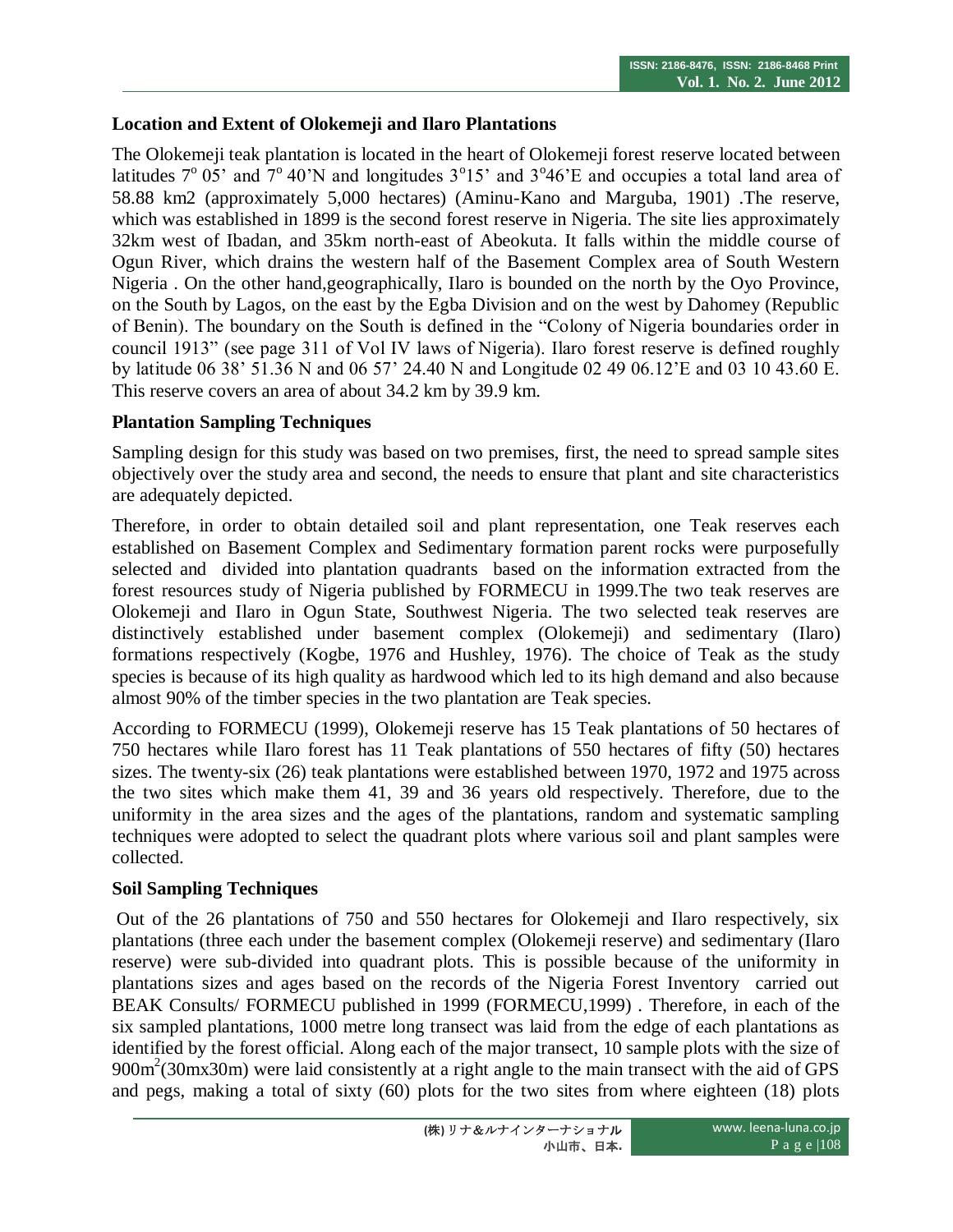(quadrants) for each site and thirty six (36) for the two sites were randomly selected for enumeration. Data were collected in the 36 sample plots from the six transects representing 0.2769 %.

In each plot (quadrant), five (5) soil samples each were collected from the A-Horizon of 0-15 cm and B-Horizon of 15-30cm representing the top and sub-soils respectively, making a total of ten (10) samples per quadrant plot. The restriction of soil samples to 0–15cm and 15–30cm depth was adopted because the layer provides the bulk of plant nutrients (Russell, 1978). With this, a total of sixty (60) soil samples were collected for the two Horizons per plantation while in all, a total of three hundred and sixty (360) samples were collected from the six plantations for the whole study covering the two parent material.

The soil samples collected were later bulked to reduce the sample size. According to Cameron et al (1971), four aliquots from each grid cell situated from the sides of the cell plus one at the grid centre are sufficient for grid cell of 30m x 30m size.

Following Cameroun et al (1971) sampling procedure, the soil samples collected diagonally from five points in each plot at each horizon were later bulked to make one sample per horizon per plot and two samples for the two horizons per plot with a total of six soil samples per horizon per quadrants plot and twelve (12) soil samples for the two horizons per plantation. Therefore, the total soil samples for the three plantations per geological site after bulking were reduced to eighteen (18) per horizon and thirty-six (36) for the two horizons to make a total of seventytwo (72) samples for the entire study for the two horizons.

| S/N | <b>Parameter</b>        | <b>Method</b>                                                               |
|-----|-------------------------|-----------------------------------------------------------------------------|
| 1.  | <b>PH</b>               | Electrometric                                                               |
| 2.  | Organic carbon          | <b>Walkey and Black</b>                                                     |
| 3.  | <b>Total Nitrogen</b>   | Kjedhal/Colorimetry                                                         |
| 4.  | Salinity as chloride    | Orion 105 plus meter                                                        |
| 5.  | Available phosphorus    | Bray P-1                                                                    |
| 6.  | Electrical conductivity | Conductivity meter                                                          |
| 7.  | Metals                  | absorption spectrophotometry<br>Atomic<br>[using]<br>Perkin Elmer 2380 AAS] |
| 8.  | Anions                  | using<br>Palintest<br>5000<br>Spectrophotometry<br>Photometer               |

| Table 1(a). Summary of Laboratory Analytical Methods Employed |  |  |  |
|---------------------------------------------------------------|--|--|--|
|                                                               |  |  |  |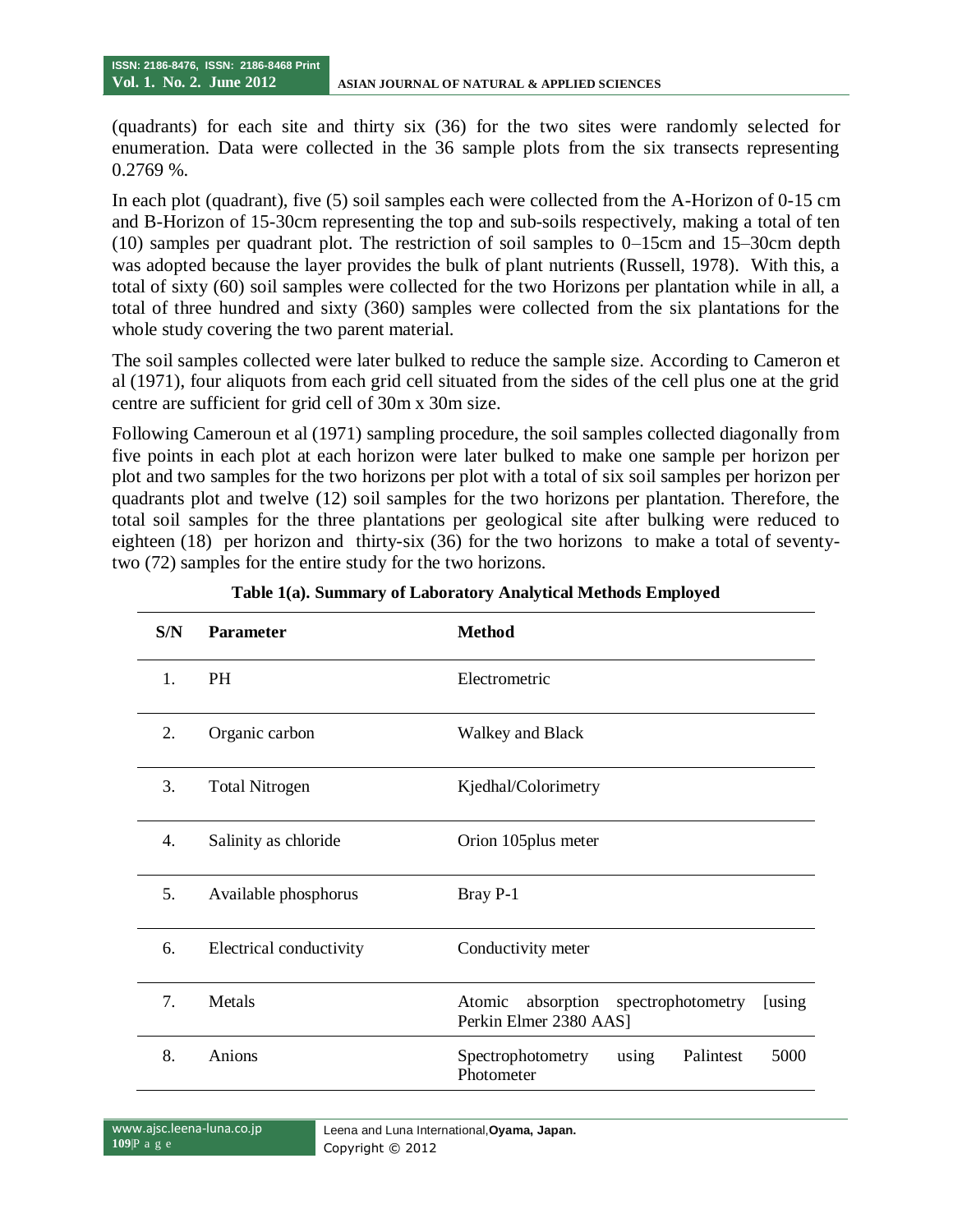| S/N | <b>Parameters</b>                              | <b>Elements</b>                                                                                                                                                                                     |
|-----|------------------------------------------------|-----------------------------------------------------------------------------------------------------------------------------------------------------------------------------------------------------|
|     | Physico - Chemical                             | Soil pH, Total Dissolved Solids (TDS)m/mg/l, Electrical<br>Conductivity (EC) in $\mu$ /cm and Temperature (T) in $^{\circ}$ C                                                                       |
|     | <b>Physical Properties</b>                     | Hydraulic Conductivity (HC), Water Holding Capacity<br>(WHC), Textural Analysis, Bulk – Density and Porosity                                                                                        |
| 3.  | Soil Chemical Nutrient<br>(Macro and<br>Micro) | Nitrogen<br>(N)<br>mg/kg,Organic<br>Carbon<br>(OC), mg/kg, Phosphorous (P) mg/kg, Potassium (K, C)<br>mol/kg), Manganese (Mn) (mg/g), Iron (Fe) (mg/g), Copper<br>$(Cu)$ (mg/g), Zinc $(Zn)$ (mg/g) |

#### **TABLE 1(b).Summary of Soil Parameters and their Elements**

#### **Statistical Analysis**

Data Analysis was carried out using the following tools. The data were subjected to different analysis.

- a. Descriptive statistics: This include statistic such as the mean (Arithmetic mean) and the Standard Deviation as well as standard error of mean of each of the indices. The analysis of means was also considered to look at each of the statistics by different interaction (Site by year or Site by plot)
- b. Generalized Linear Model: This was executed using the GLM of SAS version 9. Under this GLM, different sources of variation including both main and interaction effect were investigated.

Also, analysis of means for the main factors-Geographic-sites, plantation age and plots as well as interaction effects of geographic location and plantation age and location and plots . Also, mean separation of the different sources of variation was done using Duncan Multiple range test of the SAS version 9 and Factor analysis was carried out using principal component analysis of the MINITAB (version17) .Specifically, one-way analysis of variance (ANOVA) was conducted for detecting statistically significant differences in soil physicochemical properties, biomass production and distribution, tree nutrient concentrations across geological formations at 0.05 and 0.001 significance levels.

#### **Results of Soil Nutrient Analysis**

#### **Table 2.1(a): Statistical Summary of Soil Nutrient of Olokemeji Plantation Soil Planted 1970**

| 1970             | A-HORIZON |       |            |              | <b>B-HORIZON</b> |       |       |              |  |  |
|------------------|-----------|-------|------------|--------------|------------------|-------|-------|--------------|--|--|
| <b>Parameter</b> | Aver      | Min   | <b>Max</b> | <b>Stdev</b> | Aver             | Min   | Max   | <b>Stdev</b> |  |  |
| $N$ (mg/kg)      | 2.65      | 1.94  | 3.21       | 0.53         | 2.25             | 1.63  | 3.56  | 0.69         |  |  |
| OC (mg/kg)       | 25.53     | 18.70 | 30.96      | 5.08         | 21.66            | 15.67 | 34.32 | 6.63         |  |  |
| $P$ (mg/kg)      | 21.94     | 7.26  | 29.16      | 8.96         | 21.12            | 8.47  | 29.75 | 8.31         |  |  |
| $K$ (Cmol/kg)    | 0.13      | 0.04  | 0.23       | 0.07         | 0.13             | 0.09  | 0.17  | 0.03         |  |  |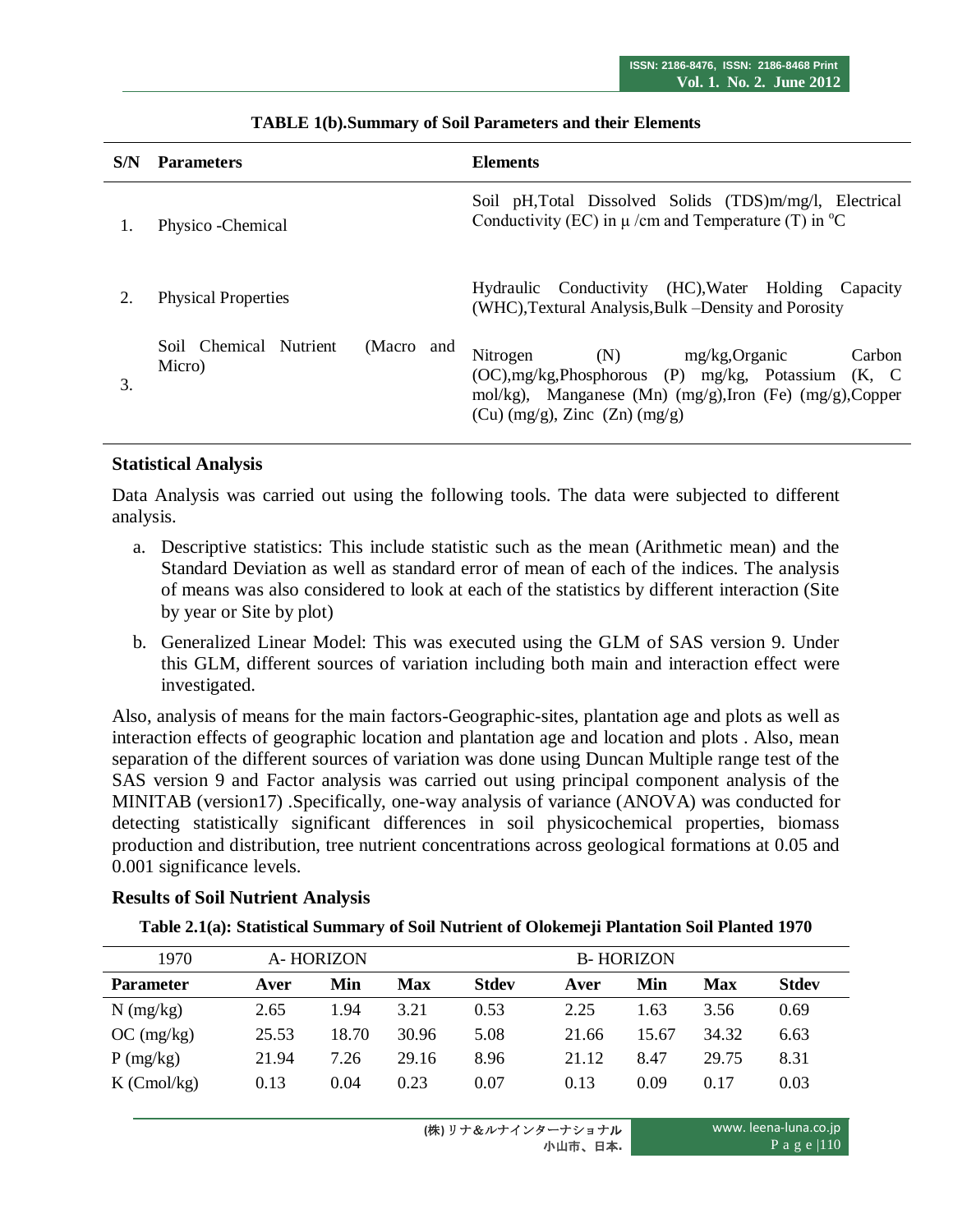| ISSN: 2186-8476, ISSN: 2186-8468 Print<br>Vol. 1. No. 2. June 2012 |       | ASIAN JOURNAL OF NATURAL & APPLIED SCIENCES |        |       |       |       |       |       |  |  |
|--------------------------------------------------------------------|-------|---------------------------------------------|--------|-------|-------|-------|-------|-------|--|--|
|                                                                    | 54.04 | 21.75                                       | 107.06 | 28.27 | 46.31 | 29.62 | 66.53 | 12.27 |  |  |
| $Mn$ (mg/g)                                                        |       |                                             |        |       |       |       |       |       |  |  |
| Fe $(mg/g)$                                                        | 51.07 | 32.45                                       | 73.44  | 16.82 | 51.10 | 37.24 | 76.67 | 14.38 |  |  |
| Cu (mg/g)                                                          | 1.33  | 0.96                                        | 2.05   | 0.37  | 1.22  | 0.92  | 1.39  | 0.18  |  |  |
| $\text{Zn}$ (mg/g)                                                 | 4.64  | 3.70                                        | 5.92   | 0.92  | 4.42  | 3.86  | 5.09  | 0.47  |  |  |

**Table 2.1(b): Statistical Summary of Soil Nutrient of Olokemeji Plantation Soil Planted 1972**

| 1972               | A-HORIZON |       |            | <b>B-HORIZON</b> |       |       |            |              |  |
|--------------------|-----------|-------|------------|------------------|-------|-------|------------|--------------|--|
| <b>Parameter</b>   | Aver      | Min   | <b>Max</b> | <b>Stdev</b>     | Aver  | Min   | <b>Max</b> | <b>Stdev</b> |  |
| $N$ (mg/kg)        | 3.04      | 2.57  | 3.97       | 0.54             | 2.39  | 1.34  | 3.18       | 0.68         |  |
| OC (mg/kg)         | 29.32     | 24.75 | 38.28      | 5.25             | 23.05 | 12.87 | 30.69      | 6.61         |  |
| $P$ (mg/kg)        | 27.08     | 23.55 | 32.64      | 3.61             | 26.61 | 24.65 | 28.39      | 1.54         |  |
| $K$ (Cmol/kg)      | 0.16      | 0.13  | 0.19       | 0.02             | 0.15  | 0.10  | 0.18       | 0.03         |  |
| $Mn$ (mg/g)        | 82.10     | 67.11 | 116.03     | 17.67            | 70.87 | 61.54 | 77.45      | 6.03         |  |
| Fe $(mg/g)$        | 34.87     | 29.91 | 41.82      | 4.60             | 32.98 | 29.12 | 40.54      | 4.27         |  |
| Cu (mg/g)          | 0.94      | 0.73  | 1.26       | 0.19             | 0.98  | 0.61  | 1.61       | 0.35         |  |
| $\text{Zn}$ (mg/g) | 4.81      | 4.47  | 5.11       | 0.22             | 4.67  | 4.39  | 5.06       | 0.25         |  |

**Table 2.1(c): Statistical Summary of Soil Nutrient of Olokemeji Plantation Soil Planted 1975**

| 1975               | A-HORIZON |        |            | <b>B-HORIZON</b> |        |        |            |              |  |
|--------------------|-----------|--------|------------|------------------|--------|--------|------------|--------------|--|
| <b>Parameter</b>   | Aver      | Min    | <b>Max</b> | <b>Stdev</b>     | Aver   | Min    | <b>Max</b> | <b>Stdev</b> |  |
| $N$ (mg/kg)        | 3.33      | 1.94   | 4.55       | 0.88             | 3.33   | 1.94   | 4.55       | 0.88         |  |
| OC (mg/kg)         | 32.10     | 18.70  | 43.89      | 8.49             | 32.10  | 18.70  | 43.89      | 8.49         |  |
| $P$ (mg/kg)        | 28.55     | 21.75  | 32.13      | 3.52             | 28.55  | 21.75  | 32.13      | 3.52         |  |
| $K$ (Cmol/kg)      | 0.26      | 0.20   | 0.29       | 0.03             | 0.26   | 0.20   | 0.29       | 0.03         |  |
| $Mn$ (mg/g)        | 128.36    | 111.04 | 150.27     | 12.62            | 128.36 | 111.04 | 150.27     | 12.62        |  |
| Fe $(mg/g)$        | 35.73     | 32.34  | 38.63      | 2.30             | 35.73  | 32.34  | 38.63      | 2.30         |  |
| Cu (mg/g)          | 1.78      | 1.22   | 2.49       | 0.50             | 1.78   | 1.22   | 2.49       | 0.50         |  |
| $\text{Zn}$ (mg/g) | 6.68      | 5.20   | 8.34       | 1.06             | 6.68   | 5.20   | 8.34       | 1.06         |  |

**Table 2.2(a): Statistical Summary of Soil Nutrient of Ilaro Plantation Soil Planted 1970**

| 1970             |       |       | A -HORIZON |              | <b>B-HORIZON</b> |       |       |              |
|------------------|-------|-------|------------|--------------|------------------|-------|-------|--------------|
| <b>Parameter</b> | Aver  | Min   | Max        | <b>Stdev</b> | Aver             | Min   | Max   | <b>Stdev</b> |
| $N$ (mg/kg)      | 2.47  | 1.66  | 4.06       | 0.88         | 1.51             | 0.19  | 3.60  | 1.17         |
| OC (mg/kg)       | 23.81 | 16.04 | 39.17      | 8.48         | 14.55            | 1.87  | 34.69 | 11.23        |
| P(mg/kg)         | 29.75 | 23.80 | 35.19      | 5.07         | 28.86            | 24.82 | 33.15 | 3.38         |
| $K$ (Cmol/kg)    | 0.13  | 0.10  | 0.21       | 0.04         | 0.11             | 0.06  | 0.25  | 0.07         |

www.ajsc.leena-luna.co.jp **111**|P a g e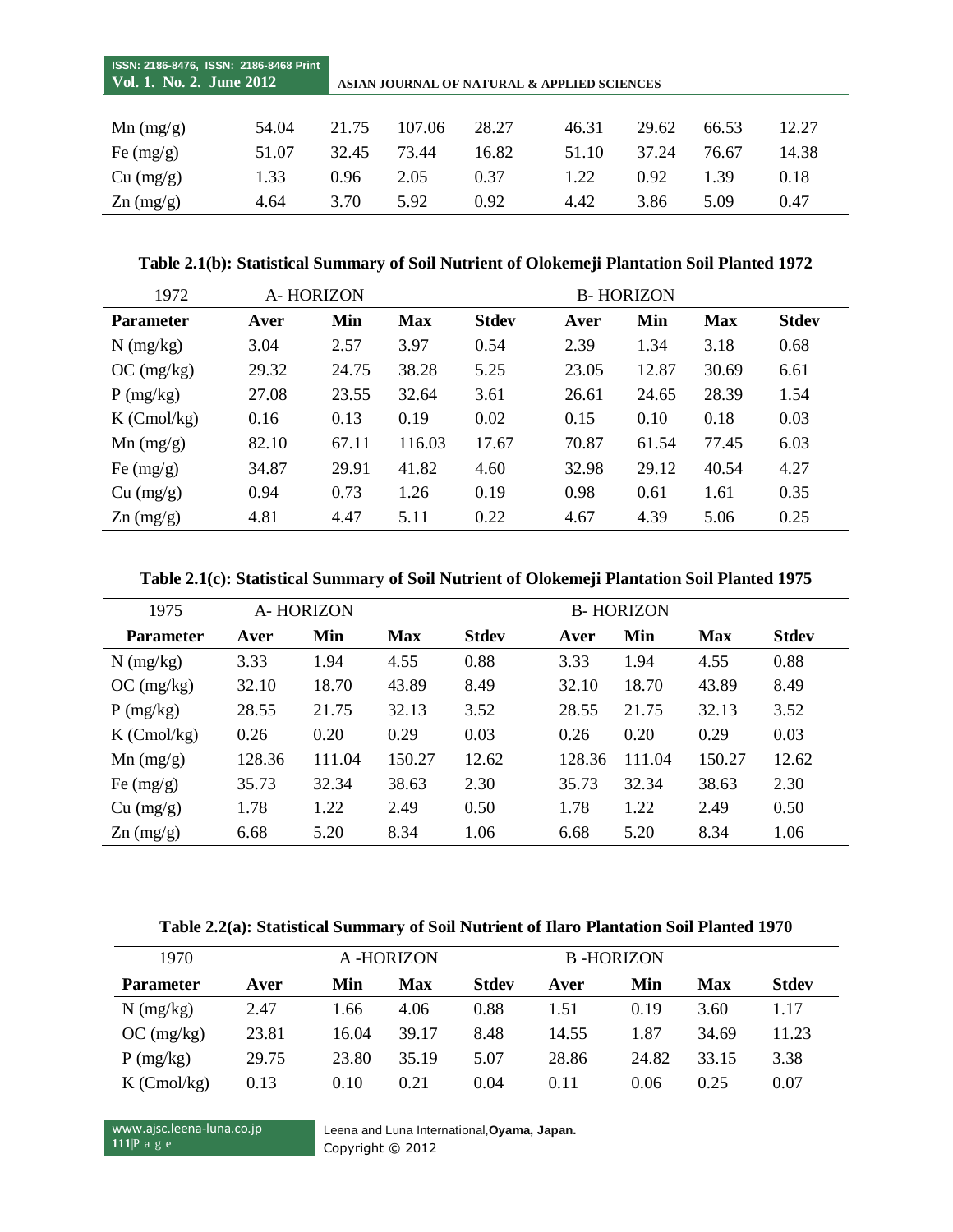|                    |       |       |       |      |       | ISSN: 2186-8476, ISSN: 2186-8468 Print<br>Vol. 1. No. 2. June 2012 |       |      |  |
|--------------------|-------|-------|-------|------|-------|--------------------------------------------------------------------|-------|------|--|
| $Mn$ (mg/g)        | 37.72 | 26.22 | 46.83 | 7.08 | 25.89 | 14.91                                                              | 35.54 | 7.89 |  |
| Fe $(mg/g)$        | 43.15 | 39.53 | 47.41 | 3.27 | 41.44 | 35.90                                                              | 46.53 | 3.76 |  |
| Cu (mg/g)          | 1.15  | 0.93  | 1.39  | 0.16 | 0.99  | 0.77                                                               | 1.17  | 0.16 |  |
| $\text{Zn}$ (mg/g) | 5.11  | 4.63  | 5.72  | 0.37 | 4.59  | 3.83                                                               | 5.55  | 0.59 |  |

**Table 2.2(b): Statistical Summary of Soil Nutrient of Ilaro Plantation Soil Planted 1972**

| 1972               |       | A-HORIZON |            |              |       | <b>B-HORIZON</b> |            |              |
|--------------------|-------|-----------|------------|--------------|-------|------------------|------------|--------------|
| <b>Parameter</b>   | Aver  | Min       | <b>Max</b> | <b>Stdev</b> | Aver  | Min              | <b>Max</b> | <b>Stdev</b> |
| $N$ (mg/kg)        | 2.03  | 0.12      | 3.21       | 1.15         | 2.03  | 0.74             | 2.48       | 0.68         |
| OC (mg/kg)         | 24.31 | 13.80     | 30.96      | 6.96         | 20.20 | 7.09             | 23.87      | 6.76         |
| P(mg/kg)           | 29.10 | 24.06     | 31.47      | 2.74         | 30.77 | 28.90            | 32.47      | 1.41         |
| $K$ (Cmol/kg)      | 0.14  | 0.11      | 0.20       | 0.03         | 0.12  | 0.08             | 0.15       | 0.03         |
| $Mn$ (mg/g)        | 55.24 | 36.27     | 92.62      | 19.95        | 37.34 | 21.26            | 82.93      | 23.16        |
| Fe $(mg/g)$        | 43.46 | 35.32     | 56.03      | 6.99         | 44.23 | 30.71            | 54.04      | 9.00         |
| Cu (mg/g)          | 1.37  | 1.08      | 1.55       | 0.17         | 1.49  | 1.05             | 1.85       | 0.31         |
| $\text{Zn}$ (mg/g) | 5.47  | 5.05      | 5.88       | 0.35         | 13.25 | 4.64             | 55.30      | 20.60        |

|  | Table 2.2(c): Statistical Summary of Soil Nutrient of Ilaro Plantation Soil Planted 1975 |  |  |
|--|------------------------------------------------------------------------------------------|--|--|
|  |                                                                                          |  |  |

| 1975               |       | A-HORIZON | <b>B-HORIZON</b> |              |       |       |            |              |
|--------------------|-------|-----------|------------------|--------------|-------|-------|------------|--------------|
| <b>Parameter</b>   | Aver  | Min       | <b>Max</b>       | <b>Stdev</b> | Aver  | Min   | <b>Max</b> | <b>Stdev</b> |
| $N$ (mg/kg)        | 2.46  | 1.24      | 3.56             | 0.76         | 1.99  | 1.01  | 3.13       | 0.98         |
| OC (mg/kg)         | 19.65 | 1.12      | 34.32            | 11.65        | 20.89 | 9.70  | 30.21      | 8.27         |
| $P$ (mg/kg)        | 32.43 | 28.48     | 36.21            | 2.99         | 29.38 | 27.37 | 33.58      | 2.38         |
| $K$ (Cmol/kg)      | 0.13  | 0.10      | 0.18             | 0.03         | 0.10  | 0.07  | 0.12       | 0.02         |
| $Mn$ (mg/g)        | 58.33 | 33.68     | 79.24            | 16.04        | 37.36 | 28.08 | 53.54      | 9.71         |
| Fe $(mg/g)$        | 44.69 | 36.58     | 52.31            | 5.22         | 39.64 | 33.21 | 52.49      | 7.09         |
| Cu (mg/g)          | 1.47  | 1.21      | 1.71             | 0.21         | 1.44  | 1.19  | 1.66       | 0.16         |
| $\text{Zn}$ (mg/g) | 5.76  | 5.23      | 6.75             | 0.53         | 4.74  | 4.52  | 4.93       | 0.15         |

The table under 4.3 shows the variations in the soil chemical nutrients according to different depths of soil under different tree ages. The laboratory analysis result of Nitrogen (N) for the top soil and sub-soil (A and B horizon) respectively revealed a range values of  $(3.21 \pm 0.27,$ 3.57±2.93), (4.06±2.30 ,3.60±2.50) with average value of ((2.65,2.47),(2.25,1.51)) and standard deviation values of ((0.53,0.88),(0.69,1.17)) for Olokemeji and Ilaro plantation aged 41 established in 1970 respectively. For plantation established in 1972 which by now is 43 years of age, the total Nitrgen (N) range values are  $(3.97\pm1.40, 3.18\pm1.44)$ ,  $(3.21\pm3.09, 2.48\pm1.74)$  with average value of  $((3.04, 2.39), (2.03, 2.03))$  and standard deviation value of  $((0.054,$ 0.68),(1.15,0.68)) for Olokemeji and Ilaro plantation respectively while a range value of  $(4.55\pm2.61, 4.55\pm2.61), (3.56\pm2.32, 3.13\pm2.12)$  with average values of  $((3.33,3.33),(2.46,1.99))$ and standard deviation values of ((0.88,0.88),(0.76,0.98)) for Olokemeji and Ilaro plantation established in 1975 respectively.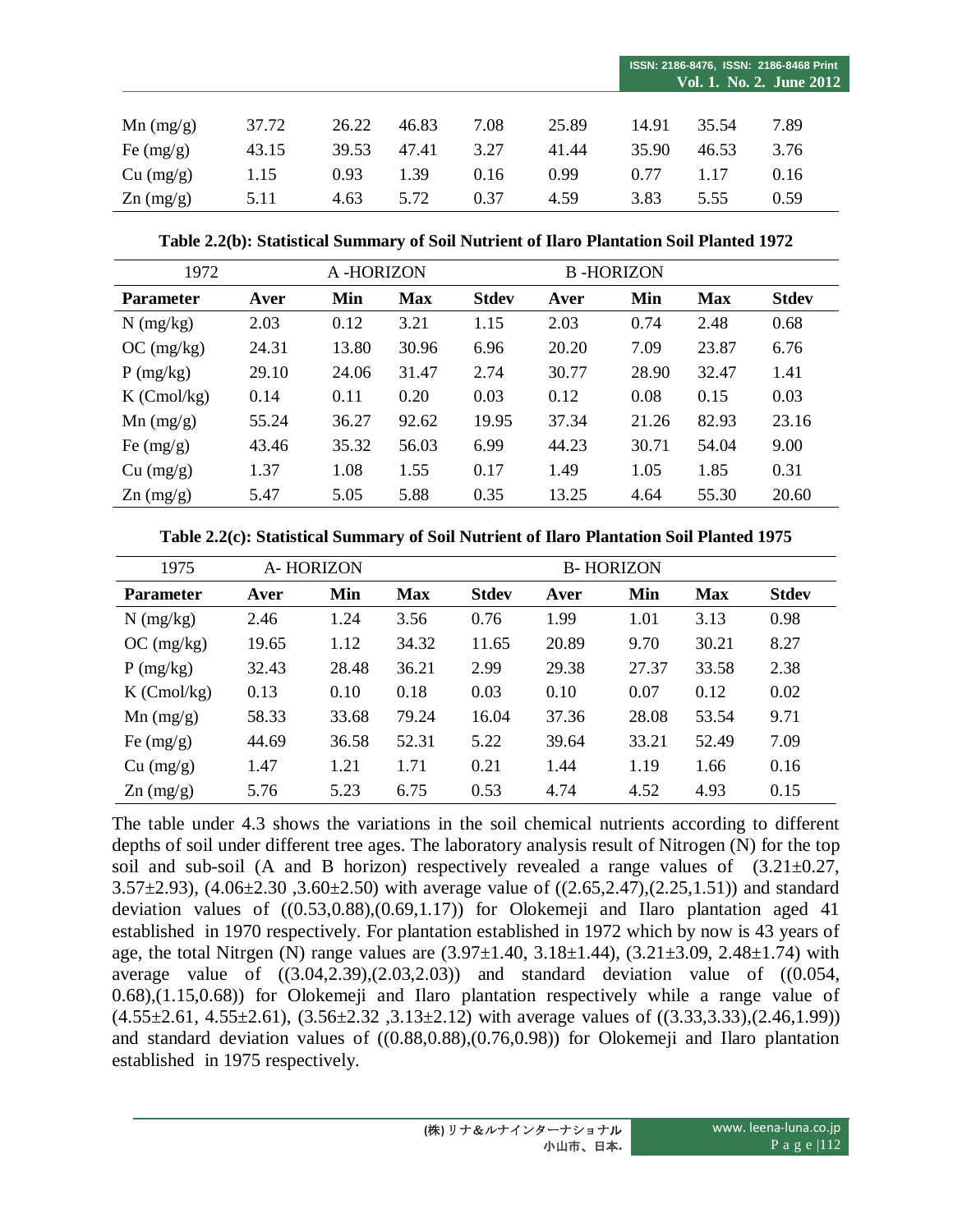Total N levels were far from the highest value reported for mineral soils (Smith, 1994). Our results were in agreement with those reported in previous studies for soil total N status (Montangnini& Sancho, 1994; Fisher, 1995). Parton (1994) suggested that higher N levels occurred in undisturbed forests, due to a higher number of N-fixing trees. One possible explanation was a higher plant litter production in the natural forest and in mixed-tree plantations.

The result of Organic carbon (OC) for the top soil and sub-soil (A and B horizon) revealed a range values of  $(30.96\pm12.26, 3.56\pm1.93)$ ,  $(39.17\pm23.81,34.69\pm32.82)$  with average values of  $((25.53, 2.25), (23.81, 14.55))$  and standard deviation values of  $((0.53, 0.69), (8.48, 11.23))$  for Olokemeji and Ilaro plantation established in 1970 respectively. For 1972, the Organic carbon (OC) range values are (38.28±3.53, 30.69±17.82), (30.96±17.16, 23.87±16.78) with average values of ((29.32,23.05), (24.31,20.20)) and standard deviation value of ((5.25, 6.61), (6.96,6.76)) for Olokemeji and Ilaro plantation established in 1972 respectively while a range values of (43.89±25.19, 43.89±25.19), (34.32±33.20 ,30.21±20.51) with average values of  $((32.10,32.10), (19.65,20.89))$  and standard deviation value of  $((8.49,8.49),(11.65,8.27))$  for Olokemeji and Ilaro plantation established in 1975 respectively.

The result of available phosphorous (P) for the top soil and sub-soil (A and B horizon) revealed a range values of (29.16±21.90, 29.75±21.27), (35.19±11.39,33.15±8.33) with average values of  $((21.94,21.12), (29.75,28.86))$  and standard deviation values of  $((8.96,8.31), (5.07,3.38))$  for Olokemeji and Ilaro plantation established in 1970 respectively. For 1972, the Phosphorous (P) range values are  $(32.64\pm9.09, 28.39\pm3.74), (31.47\pm7.41, 32.47\pm3.57)$  with average values of  $((27.08,26.61), (29.10,30.77))$  and standard deviation value of  $((3.61, 1.54), (2.74,1.41))$  for Olokemeji and Ilaro plantation established in 1972 respectively while a range value of  $(32.13 \pm 10.38, 32.13 \pm 10.38), (36.21 \pm 3.73, 33.58 \pm 6.21)$  with average values of  $((28.55, 28.55),$ (32.43,29.38)) and standard deviation value of ((3.52,3.52), (2.99,2.38)) for Olokemeji and Ilaro plantation established in 1975 respectively.

The result of Potassium (K) for the top soil and sub-soil( A and B horizon) revealed a range value of  $(0.23\pm21.90, 0.17\pm0.08), (0.21\pm0.11, 0.25\pm0.19)$  with average value of  $((0.13,0.13),$  $(0.13,0.11)$  and standard deviation values of  $((0.07,0.03), (0.04,0.07))$  for Olokemeji and Ilaro plantation established in 1970 respectively. For 1972, the Potassium (K) range values are  $(0.19\pm0.06, 0.18\pm0.08), (30.20\pm0.09, 0.15\pm0.07)$  with average value of  $((0.16, 0.15), (0.14, 0.12))$ and standard deviation value of  $((0.02, 0.03), (0.03, 0.03))$  for Olokemeji and Ilaro plantation established in 1972 respectively while a range value of  $(0.29 \pm 0.09, 0.29 \pm 0.09)$ ,  $(0.18 \pm 0.08)$  $(0.12\pm0.05)$  with average values of  $((0.26, 0.26), (0.13, 0.10))$  and standard deviation value of  $((0.03,0.03), (0.03,0.02))$  for Olokemeji and Ilaro plantation established in 1975 respectively.

The result of Manganese (Mn) for the top soil and sub-soil (A and B horizon) revealed a range value of  $(107.06\pm85.31, 66.53\pm36.91), (46.83\pm20.61,35.54\pm20.63)$  with average values of ((54.04,46.31),(37.72,25.89)) and standard deviation values of ((28.27,12.27),(7.08,7.89)) for Olokemeji and Ilaro plantation established in 1970 respectively. For 1972, the Manganese (Mn) range values are  $(116.03\pm49.92, 77.45\pm15.91), (92.62\pm56.35, 82.93\pm61.67)$  with average value of ((82.10,70.87),(55.24,55.24)) and standard deviation value of ((17.67, 6.03),(19.95,19.95)) for Olokemeji and Ilaro plantation established in 1972 respectively while a range value of (150.27±39.23, 150.27±39.23 ), (79.24±45.56 ,53.54±25.46) with average values of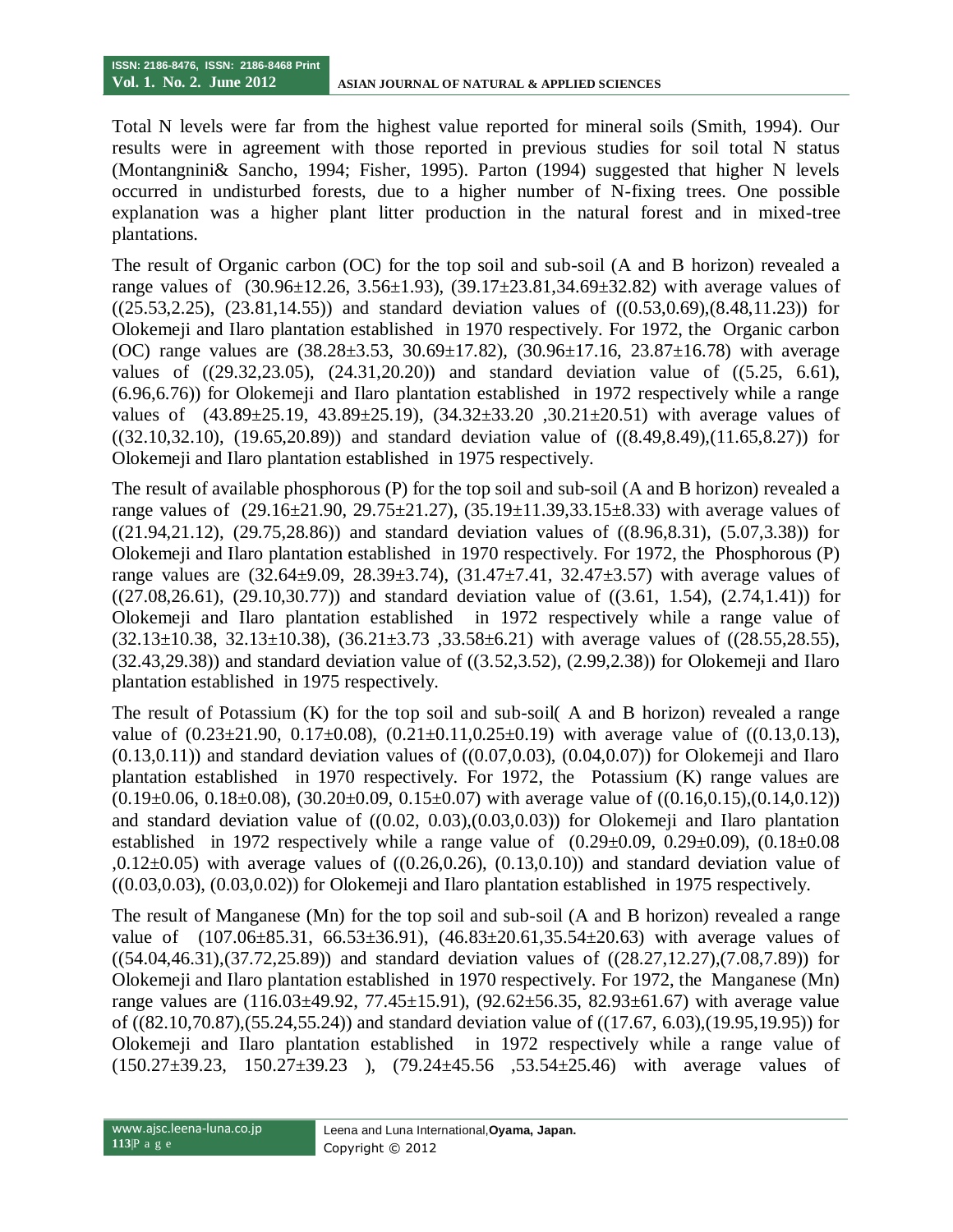((128.36,128.36),(58.33,37.36)) and standard deviation value of ((12.62,12.62),(16.04,9.71)) for Olokemeji and Ilaro plantation established in 1975 respectively.

The result of Iron (Fe) for the top soil and sub-soil (A and B horizon) revealed a range value of  $(73.44\pm40.99, 76.67\pm39.43), (47.41\pm76.67,46.53\pm10.63)$  with average values of ((51.04,51.10),(43.15,41.44)) and standard deviation values of ((16.82,14.38),(3.27,3.76)) for Olokemeji and Ilaro plantation established in 1970 respectively. For 1972, the Iron (Fe) range values are  $(41.82 \pm 11.91, 40.54 \pm 11.42)$ ,  $(56.03 \pm 49.04, 54.04 \pm 23.33)$  with average value of ((34.87. 32.98),(43.46,44.23)) and standard deviation value of ((4.60, 4.27),(6.99,9.00)) for Olokemeji and Ilaro plantation established in 1972 respectively while a range value of (38.63±6.29, 38.63±6.29 ), (52.31±15.73 ,52.49±19.28) with average values of ((35.73,35.73),(44.69,39.64)) and standard deviation value of ((2.30,2.30),(5.22,7.09)) for Olokemeji and Ilaro plantation established in 1975 respectively.

The result of Cupper (Cu) for the top soil and sub-soil (A and B horizon) revealed a range value of  $(2.05\pm1.09, 1.39\pm0.46), (1.39\pm0.46, 1.17\pm0.49)$  with average values of  $((1.33,1.22),(1.15,0.99))$  and standard deviation values of  $((0.37,0.18),(0.16,0.16))$  for Olokemeji and Ilaro plantation established in 1970 respectively. For 1972, the Cupper (Cu) range values are  $(1.26\pm 0.53, 1.61\pm 1.0), (1.55\pm 0.47, 1.85\pm 0.07)$  with average value of  $((0.94.0.98), (1.37, 1.49))$ and standard deviation value of  $((0.19, 0.35), (0.17, 0.31))$  for Olokemeji and Ilaro plantation established in 1972 respectively while a range value of  $(2.49\pm1.27, 2.49\pm1.27)$ ,  $(1.71\pm0.50)$ ,1.66 $\pm$ 0.47) with average values of ((1.78.1.78),(1.47,1.44)) and standard deviation value of ((0.50,0.50),(0.21,0.16)) for Olokemeji and Ilaro plantation established in 1975 respectively.The result of Zinc (Zn) for the top soil and sub-soil (A and B horizon) revealed a range value of  $(5.92 \pm 2.222, 5.09 \pm 1.23), (5.72 \pm 1.09, 5.55 \pm 1.72)$  with average values of  $((4.64, 4.42), (5.11, 4.59))$ and standard deviation values of  $((0.92, 0.47), (0.37, 0.59))$  for Olokemeji and Ilaro plantation established in 1970 respectively. For 1972, the range values are  $(5.11\pm0.46, 5.06\pm0.67)$ ,  $(5.88\pm0.83, 55.30\pm48.66)$  with average value of  $((4.81.4.67),(5.47,13.25))$  and standard deviation value of ((0.22, 0.25),(0.35,20.60) for Olokemeji and Ilaro plantation established in 1972 respectively while a range value of  $(8.34 \pm 2.14, 8.34 \pm 2.14)$ ,  $(6.75 \pm 1.52, 4.93 \pm 0.41)$  with average values of ((6.68.6.68),(5.76,4.74)) and standard deviation value of  $((1.06, 1.06), (0.53, 0.15))$  for Olokemeji and Ilaro plantation established in 1975 respectively.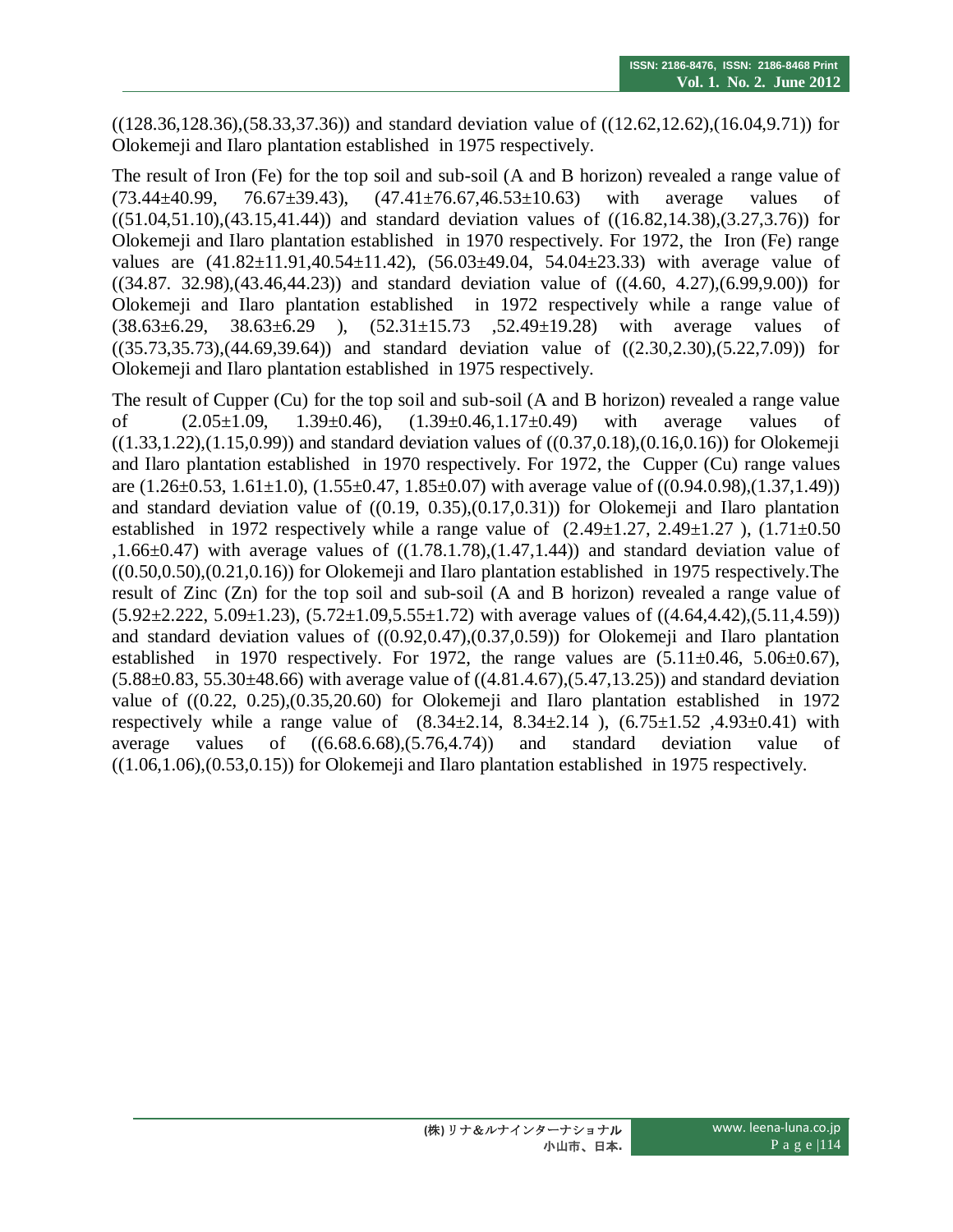





**Figure 3.1(b)**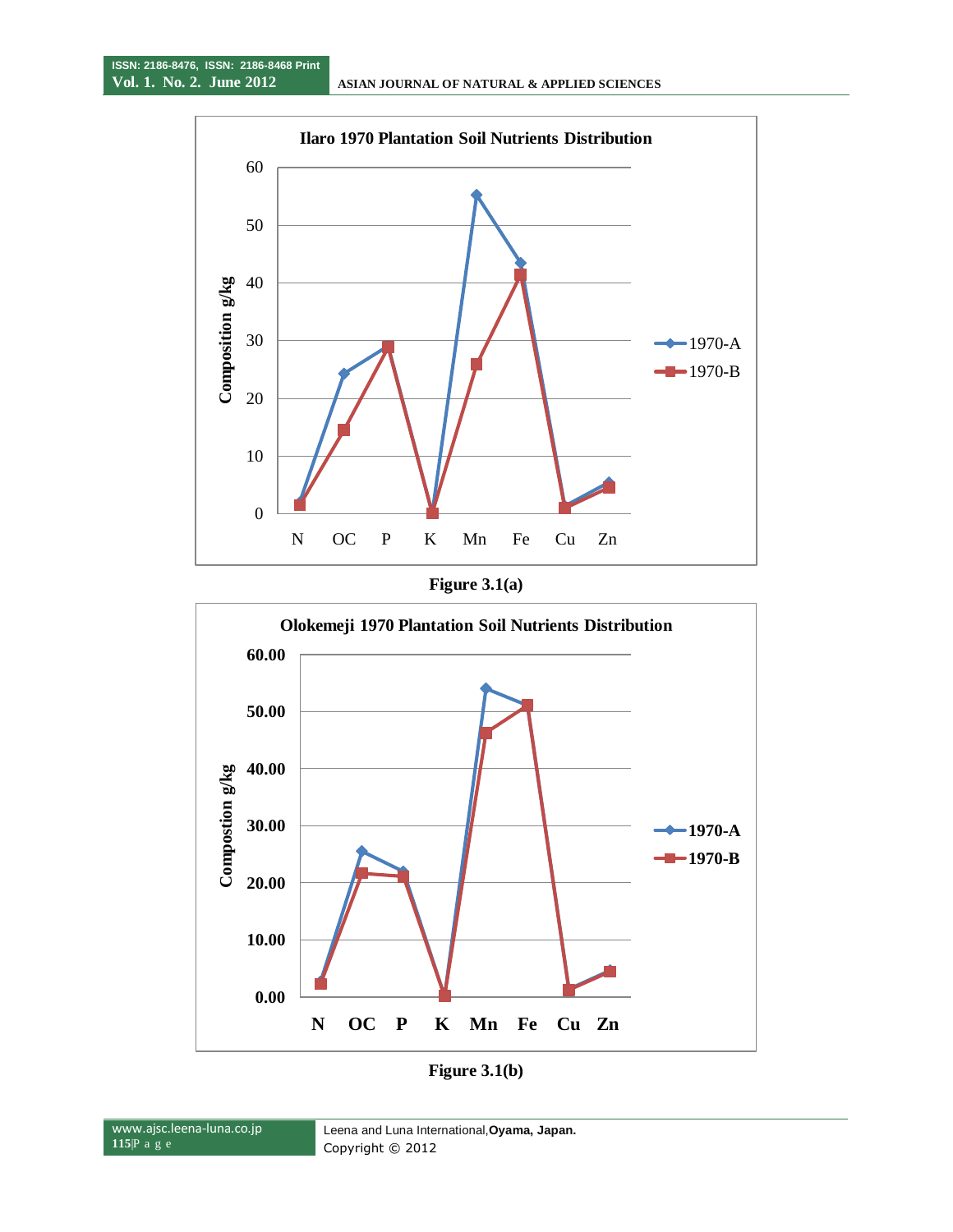





**Figure 3.1(d)**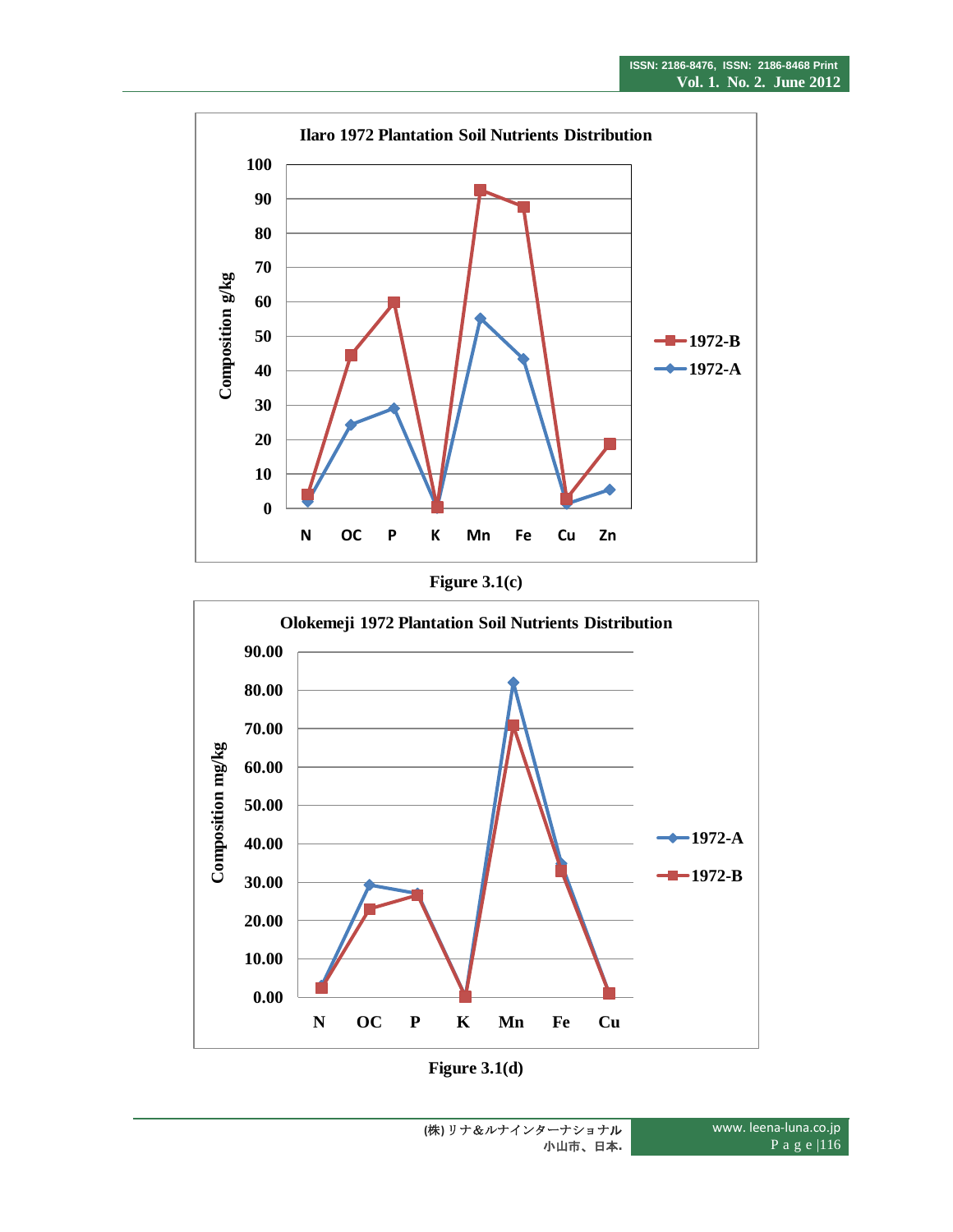





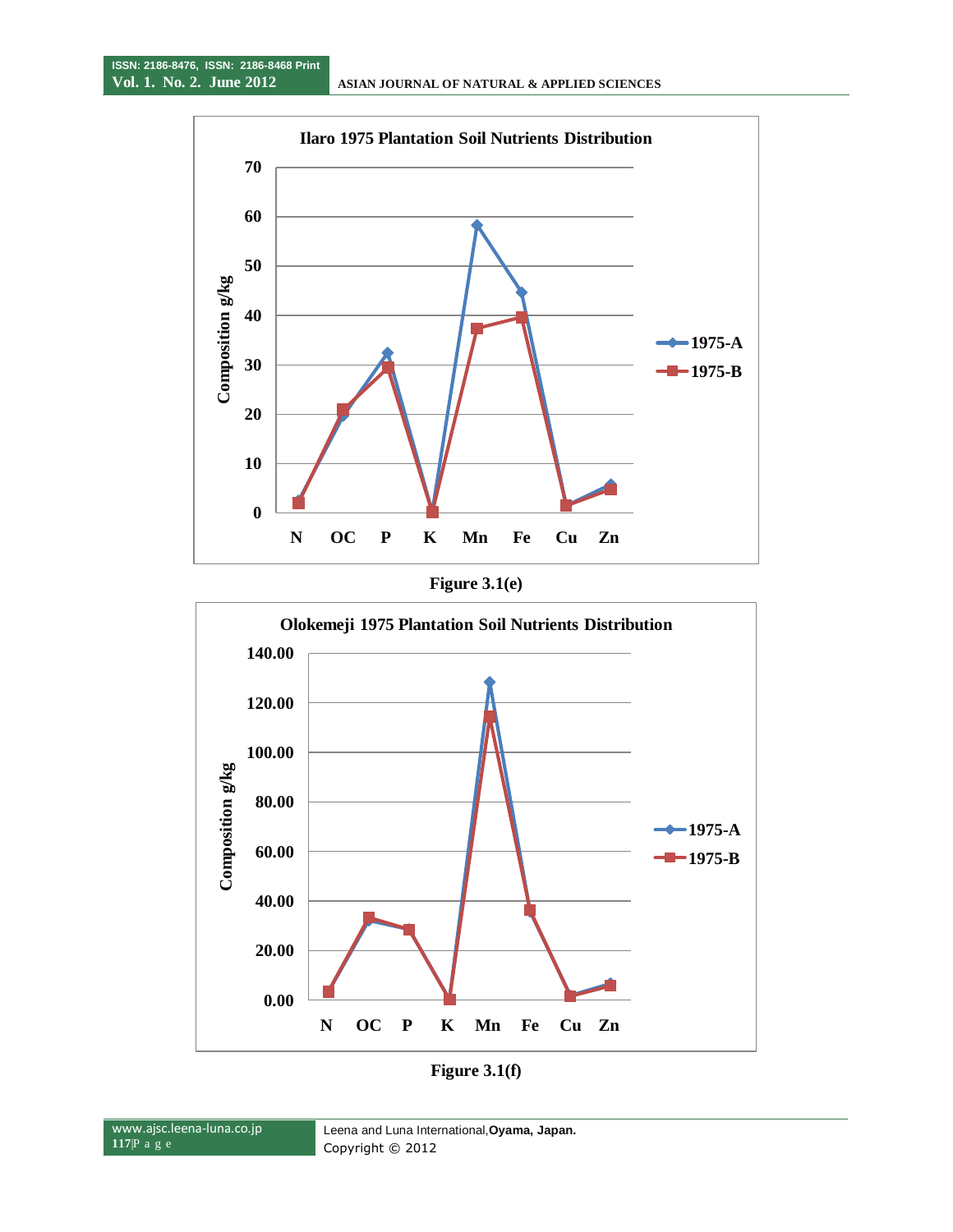Comparing the chemical nutrients of the soil for the top soil and sub-soil for plantation established in 1970 for both sites at the top soil level (Horizon A), it is evident that Nitrogen context of Olokemeji is higher than that of Ilaro, likewise the organic carbon content is also higher at Olokemeji. There is however a deviation on the phosphorus content as Ilaro had more phosphorus at this depth in the 1970 plantation than Olokemeji. There is no different in the Potassium (K) composition of both areas. Other micro nutrients that were tested which include Manganese (Mn) , Iron (Fe) and copper (Cu) were also more abundant at Olokemeji except for zinc (Zn) that was higher at Ilaro. On the other hand, the B-Horizon of 1970 plantation of both sites also show higher composition of Nitrogen (N), organic carbon (Oc), Potassium, manganese (Mn), Iron (Fe), Copper (Cu) at Olokemeji than at Ilaro, except for Phosphorous (CP) and zinc (Zn) which remained higher at Ilaro than at Olokemeji. It is however worthy of note that the concentrations of these nutrients are higher at the A-Horizon of this tree age than at the B-Horizon.

For plantation established in 1972, the A-Horizon shows a higher concentrations of N, OC, K, Mn, Fe and Cn at Olokemeji than at Ilaro with the exception of P and Zn which remained higher at Ilaro than Olokemeji. The same results at A-Horizon were replicated at the B-Horizon. However, concentrations of nutrients were higher at A-Horizon than B-Horizon as evidence in 1970 as well.

In the case of plantation established in 1975, the A-Horizon also show higher concentrations of N, OC, K, Mn, Fe and Cu at Olokemeji, however, in this age serie, Cu was higher at Olokemeji than at Ilaro which is a deviations from the other two plantation ages. Only phosphorous (P) remained higher at Ilaro than at Olokemeji. The higher P concentration in Ilaro could be attributed to the lower Fe concentration present in the soil. The higher P concentration at Ilaro could be attributed to the lower Fe concentrations while the lower P concentrations at Olokemeji could be attributed to the higher Fe concentration. This is evident in the correlation of P against Fe. P and Fe show a negative correlation which implies that they are inversely related .

# **CONCLUSIONS AND RECOMMENDATION**

For test of between-subject effect, justified the application of Generalized Linear Model (GLM), based on the corrected model test, with  $P=0.000<0.05$ . The test further show that there is a statistical significant difference among the nutrients parameters (Nitrogen (N) Organic carbon (OC), Potassium (K) ,Phosperous (P), Manganese(Mn) iron (Fe), cupper (Cu) and Zinc (Zn)) . Also for Location, there is a statistical significant difference between the two locations on means concentration of nutrient parameters studied across the three year periods under investigation (see Table 5.3i). For the horizon, there is a statistical significant difference between the two horizons A and B on the mean concentration of nutrient parameters across the three year periods.

On the interaction of nutrient parameters and location, there is a statistical significant difference between the nutrient parameters and location which implies that the mean concentration of each of the parameter is affected by the location and this statistically shown with  $P= 0.000<0.05$ . On the location and horizon interaction, there is no statistical significant interaction between the locations and the horizons with P=0.102>0.05.Similarly for the interaction between year and horizon which shows that there is no statistical significant interaction between year and horizon with  $P=0.566>0.05$ .